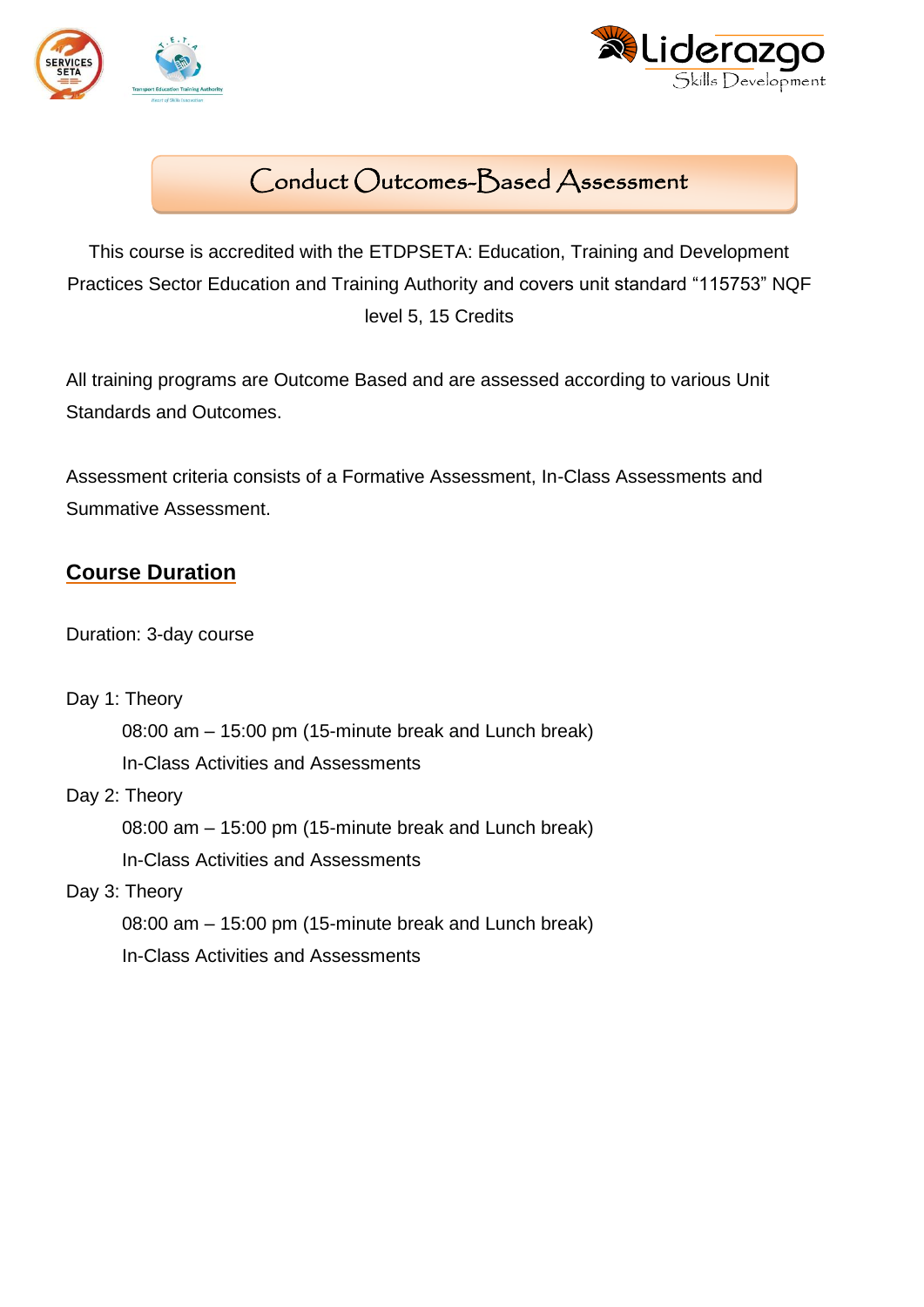



# **Course Overview**

This generic assessor unit standard is for those who assess people for their achievement of learning outcomes in terms of specified criteria using pre-designed assessment instruments. The outcomes and criteria may be defined in a range of documents including but not limited to unit standards, exit level outcomes, assessment standards, curriculum statements and qualifications.

Those who achieve this unit standard will be able to conduct assessments within their fields of expertise. This unit standard will contribute towards the achievement of a variety of qualifications, particularly within the fields of Education Training and Development Practices and Human Resource Development.

People credited with this unit standard are able to carry out assessments in a fair, valid, reliable and practicable manner that is free of all bias and discrimination, paying particular attention to the three groups targeted for redress: race, gender and disability.

In particular, people credited with this unit standard will be able to:

- Demonstrate understanding of outcomes-based assessment. 欁
- 槲 Prepare for assessments.
- 機 Conduct assessments.
- Provide feedback on assessments.
- Review assessments.

### **Learning Assumed to Be in Place and Recognition of Prior Learning**

The credit calculation assumes that those starting this unit standard have no previous assessment experience.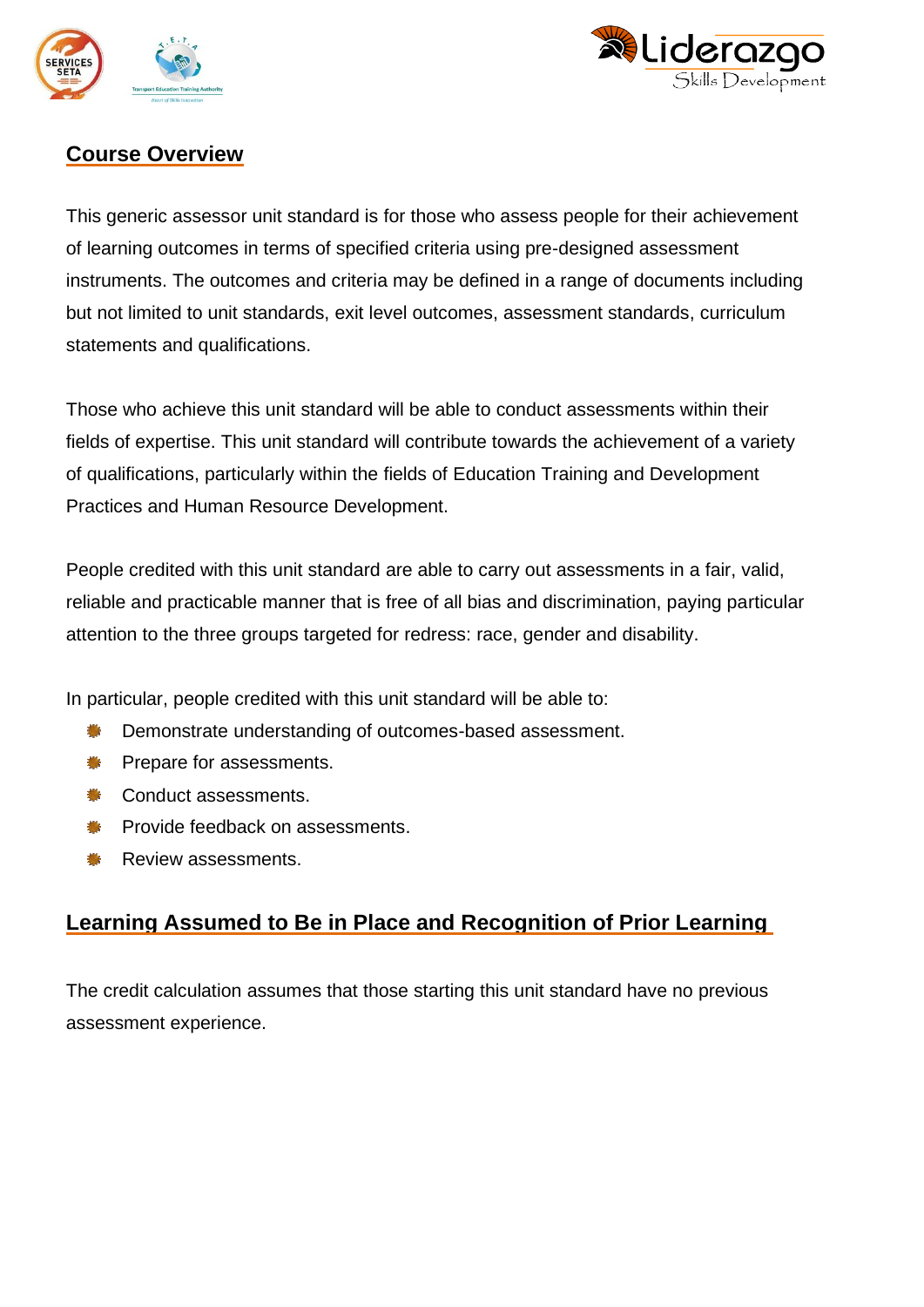



- **EXECUTE:** Demonstrate Understanding of Outcomes-Based Assessment.
	- o Highlight key differences in terms of the underlying philosophies and approaches to assessment, including an outline of advantages and disadvantages.
	- o RPL is explained in terms of its purpose, processes and related benefits and challenges.
	- o A variety of assessment methods are described and compared in terms of how they could be used when conducting assessments in different situations.
	- o The description of methods should cover situations for gathering evidence of:
		- Problem solving ability,
		- Knowledge and understanding,
		- Practical and technical skills,
		- Attitudinal skills and values.
	- o Key principles of assessment are described and illustrated in practical situations. The descriptions highlight the importance of applying the principles in terms of the possible effect on the assessment process and results.
	- o The approach to giving feedback on assessment results is described in terms of the possible impact on candidates and further learning and assessment.

**SEE Prepare for Assessments.** 

- o Preparation of assessment resources, logistics, documentation, and environment meets the requirements of the assessment at hand and ensures fairness and safety of assessment.
- o Parties involved in the assessment are notified in good time. Checks are carried out to ensure parties involved in the assessment are ready and available to meet required schedules.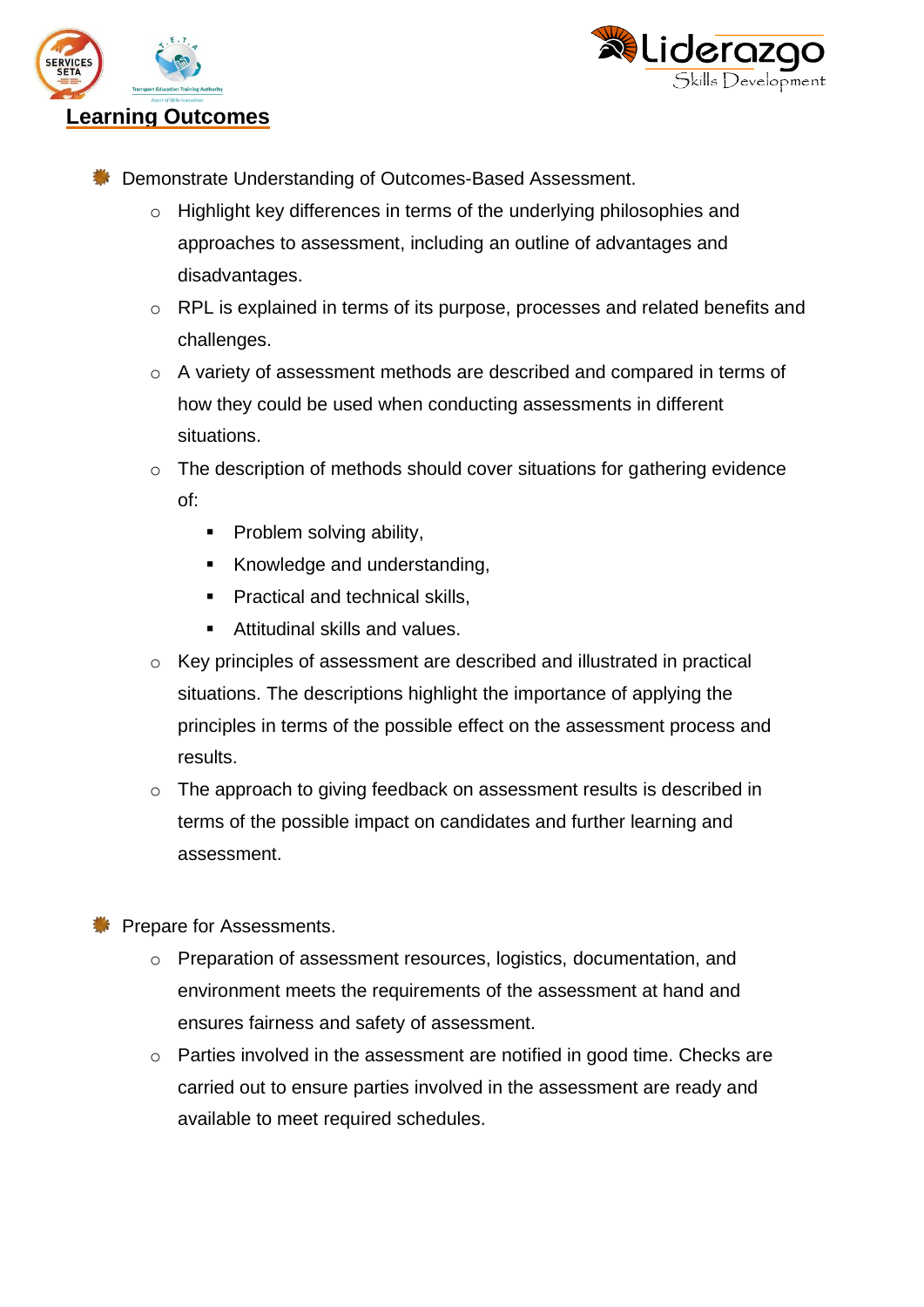



- o Parties include assessment candidates and moderators, and may include assessment facilitators and/or assistants, teachers, trainers, invigilators, and safety personnel.
- o All pre-assessment moderation requirements are carried out in accordance with relevant assessment policies, moderation plans and ETQA requirements.
- o Assessment details are explained to candidates clearly and constructively.
- o Assessment details cover the specific purpose, process, expectations, roles, responsibilities, and appeals procedures related to the assessment at hand
- o Inputs are sought from candidates regarding special needs and possible sources of evidence that could contribute to valid assessment, including RPL opportunities.
- o Candidate readiness for assessment is confirmed.

Conduct Assessments.

- o Assessment practices promote effective, manageable, fair, and safe assessment in line with quality assurance requirements.
- o The assessment is carried out according to the assessment design and in line with the assessment plan. Adjustments are justified by the situation, and unforeseen events and special needs of candidates are addressed without compromising the validity or fairness of the assessment.
- o Questioning techniques are appropriate and have the potential to successfully elicit appropriate responses.
- o Sufficient evidence is gathered, including evidence generated over time, to enable valid, consistent, reliable, and fair assessment judgements to be made.
- o Records of the assessment are in line with the requirements of the organisation's quality assurance system.

**SECONDED FRACES** Provide Feedback on Assessments.

o Feedback is given to relevant parties in accordance with confidentiality requirements, in an appropriate sequence and within agreed timeframes.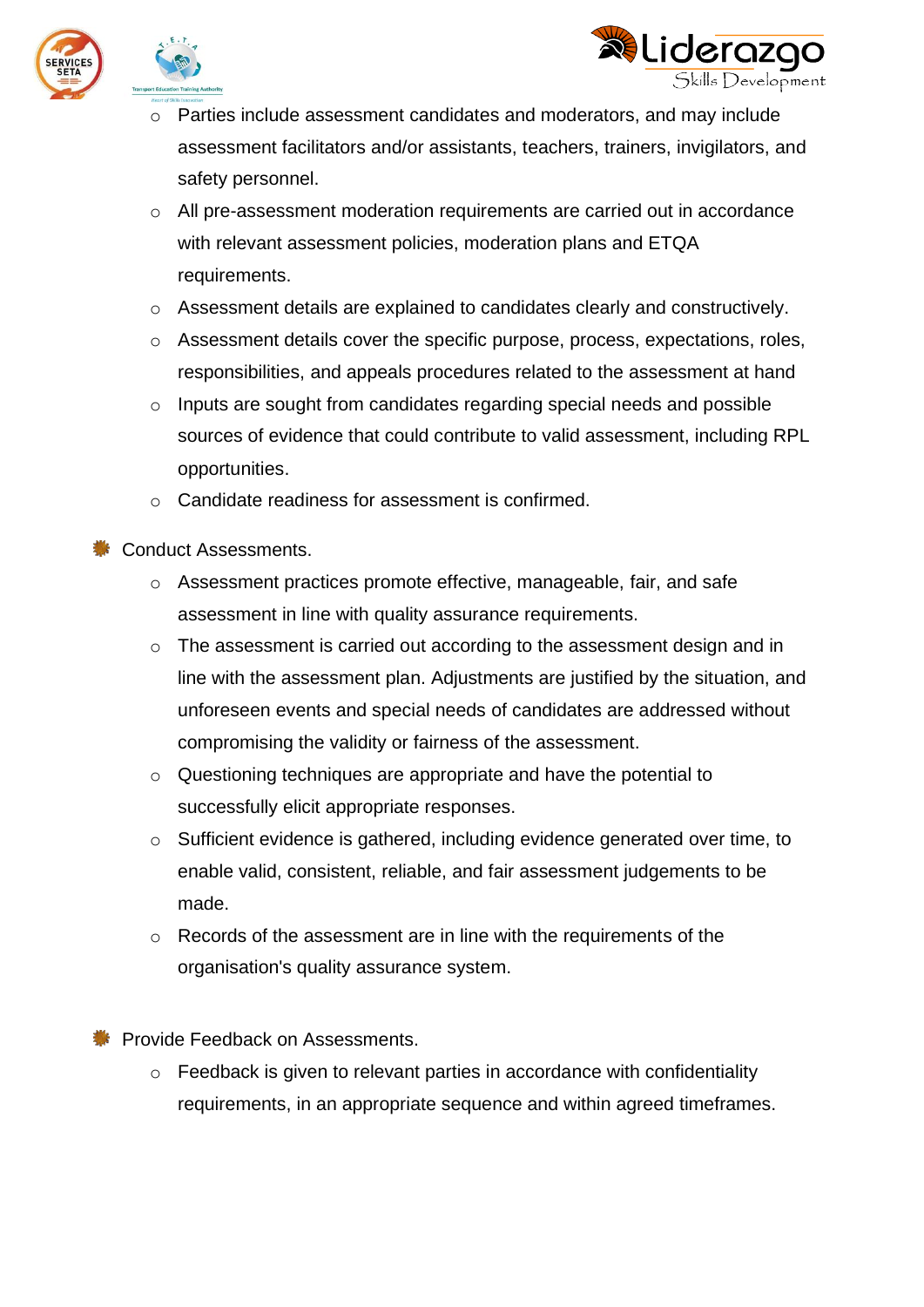



- o Feedback is clear and confined to strengths and weaknesses in performance and/or requirements for further evidence in relation to the outcome/s at hand.
- o The type and manner of feedback is constructive, culturally sensitive and related to the relevant party's needs.
- o Feedback on the assessment process is obtained from the candidate and opportunities are provided for clarification and explanations concerning the entire assessment.
- o Disputes and/or appeals that arise are dealt with according to the assessment policy.
- o Agreements reached and key elements of the feedback are recorded in line with the requirements of the organisation's quality assurance system.

**Review Assessments.** 

- o The review identifies strengths and weaknesses in the instruments and process, and records these for incorporation in assessment redesign.
- $\circ$  Feedback from relevant parties is analysed and used to influence future assessments positively.
- o Weaknesses in the assessment design and process that could have compromised the fairness of assessment are identified and dealt with according to the organisation's assessment policy.
- o Weaknesses in the assessment arising from poorly defined outcomes and criteria are identified, and effective steps are taken to inform relevant bodies.

#### **Competency Scores**

**All learners are to achieve 80% and above for Theoretical Assessments.** 

### **Training Aids**

Slide Show Presentation